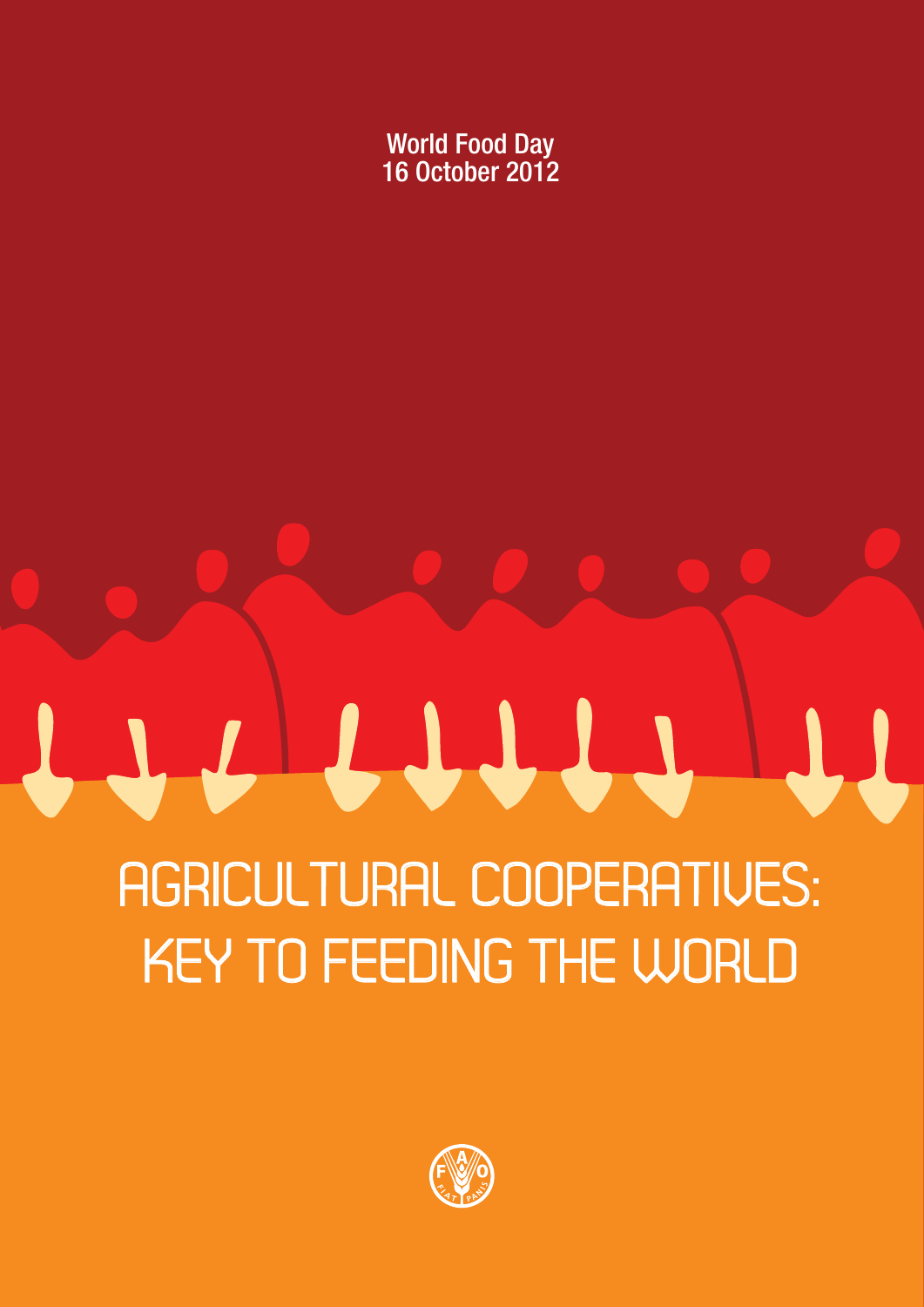## What a cooperative?

**A cooperative is a special type of enterprise. It is a social enterprise that balances two main goals: 1.satisfying its members' needs, and 2.pursuing profit and sustainability.**

**In other words, a cooperative is an association of women and men who come together to form a jointly owned, democratically controlled enterprise where generating a profit is only part of the story. Cooperatives put people before profit. They also help their members achieve their shared social, cultural and economic aspirations. A cooperative is a social enterprise that promotes peace and democracy.** 

LII.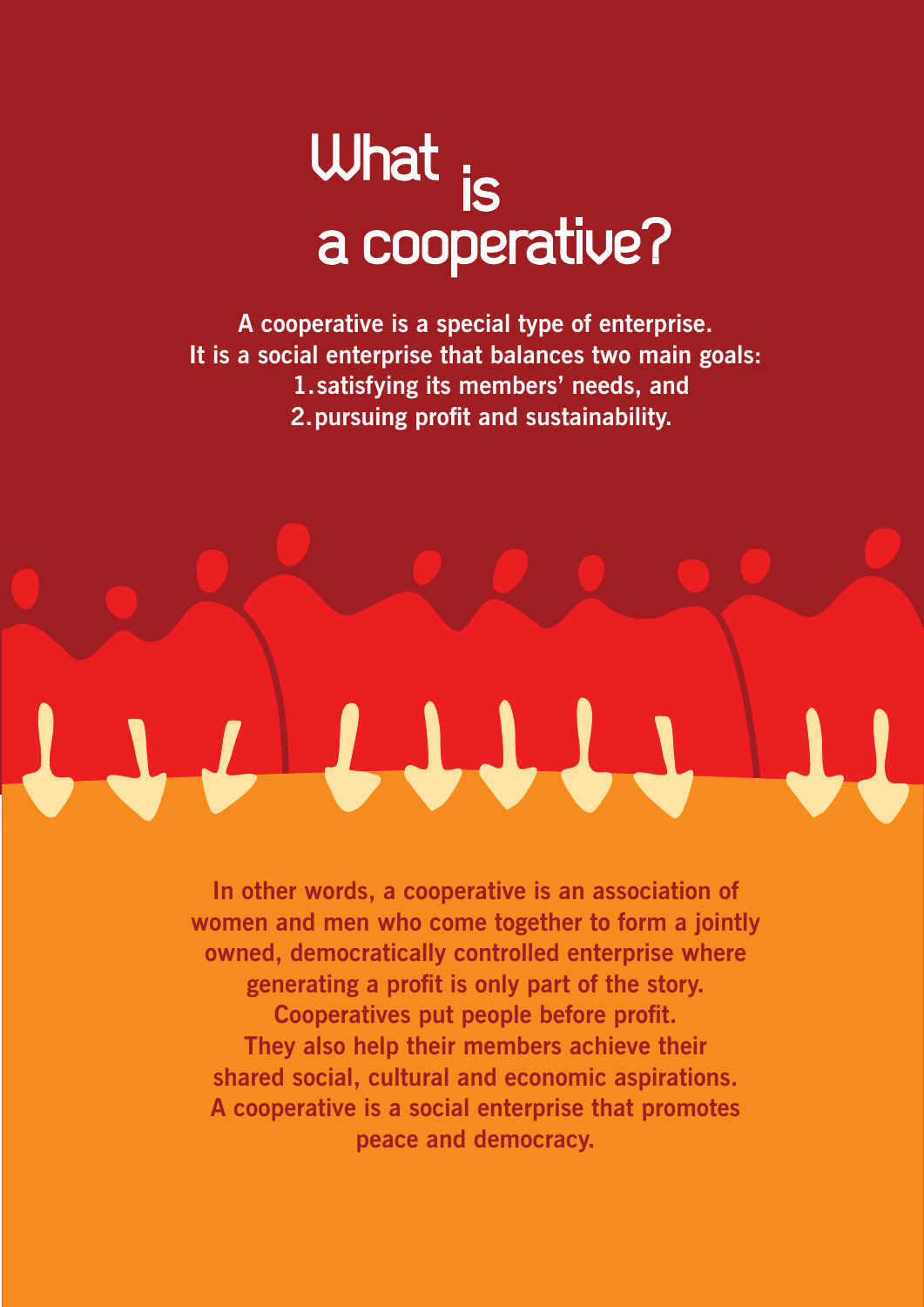

Nearly one in seven people suffer from undernourishment, yet the world has the means to eliminate hunger and fuel sustainable development. There is broad agreement that smallholders will provide much of the extra food needed to feed more than nine billion people by 2050. One of the necessary steps to achieving food security is to support and invest in cooperatives, producer organizations and other rural institutions.

Numerous success stories around the world have shown that rural institutions like producer organizations and cooperatives contribute to food security by helping small farmers, fisher folk, livestock keepers, forest holders and other producers to access the information, tools and services they need. This allows them to increase food production, market their goods and create jobs, improving their own livelihoods and increasing food security in the world.

In 2007-2008, the price of maize soared by 74 percent, and rice prices climbed 166 percent. Many small producers were not in a position to respond by increasing their crop production, productivity and, ultimately, income. Why was that?

Most small producers in developing countries face numerous difficulties. They are often far removed from what happens on national and international markets. For them to benefit, higher food prices would need to be transmitted through the entire value chain all the way to the small producer.

Farmers also face difficulties accessing high-quality inputs. While the selling price for crops may be higher, farmers also have to factor in the variable cost of buying seeds and fertilizer before deciding to expand their production. Access to loans to buy these inputs can also be a problem.

Even when all these conditions are favourable, many small

producers face still other obstacles – such as lack of transport to bring their produce to local markets, or the absence of proper infrastructure in rural areas.

For all these reasons, higher prices on international markets did not translate into better income and well-being for small producers in developing countries.

There is good news, however.

Accumulated research and experience show that while small farmers acting alone did not benefit from higher food prices, those acting collectively in strong producer organizations and cooperatives were better able to take advantage of market opportunities and mitigate the negative effects of food and other crises.

This paper aims to increase understanding of the role and importance of agricultural cooperatives and producer organizations in achieving food security and reducing poverty. It recommends the promotion of these special enterprises as a way out of hunger and poverty. It emphasizes the need to empower and support the growth and sustainability of agricultural and food cooperatives. It also recommends that governments and policy makers put in place the right policies, transparent legislation, incentives and opportunities for dialogue, because all of these are necessary conditions for cooperatives and producer organizations to develop and grow.

#### A range of services

Strong cooperatives and other producer organizations are able to overcome difficulties such as those described above by offering their members a variety of services. These services range from access to natural resources, information, communication,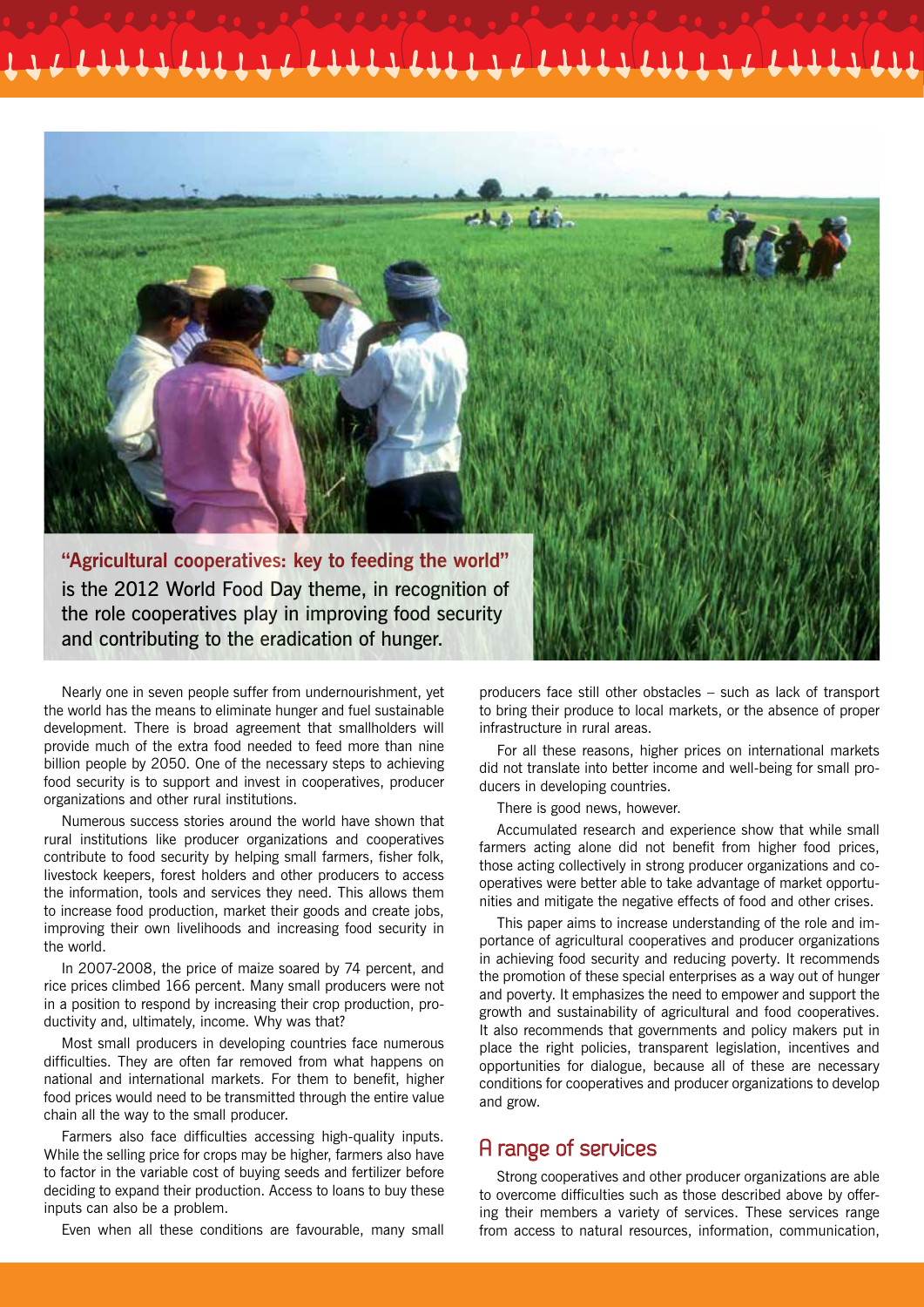input and output markets, technologies and training. They also facilitate their participation in decision making-processes.

Through practices like group purchasing and marketing, farmers gain market power and get better prices on agricultural inputs and other necessities.

Some institutional arrangements, such as mediation committees, have improved smallholders' access to and management of natural resources by securing land rights. Other arrangements such as input shops (for collectively purchasing inputs) and warehouse receipt systems (for collective access to credit) have increased producers' access to markets and productive assets, while reducing high transaction costs.

Cooperatives and producer organizations are central in building small producers' skills, providing them with appropriate information and knowledge, helping them to innovate and adapt to changing markets. Some enable farmers to build their capacity to analyze their production systems, identify their problems, test possible solutions and eventually adopt the practices and technologies best suited to their farming systems.

Another powerful contribution of cooperatives and producer organizations is their ability to help small producers voice their concerns and interests – and ultimately increase their negotiating



#### Natural resource management in Honduras

Lempira Sur in southwest Honduras used to be one of the poorest regions of the Central American country. Malnutrition was chronic and 80 percent of the population practised slash-and-burn agriculture that degraded the soil and left it open to erosion. An FAO project in the 1990s played a key role in promoting grassroots democracy, which turned whole communities into a sort of cooperative.

Community development councils, which like conventional co-ops were membership-based and democratic, were formed with emerging and energetic rural leaders. Eventually, councils across the region organized themselves into networks covering entire watersheds. A pressure group was created to lobby government to provide services. The most pressing problem was to find a substitute for slash-and-burn farming, which had resulted in a drastic drop in crop yields.

Prior to the project's start, some of the local farmers had experimented with planting trees to prevent run-off and improve soil fertility. The farmers and the project's young extension workers built on these initiatives, and introduced an agroforestry system based on interspersing three different levels of crops. Since then, the community has gone from strength to strength, producing crop surpluses and surviving floods and drought that previously would have devastated them. Nutrition has improved and incomes are up.

power and influence policy-making processes. "Multi-stakeholder platforms" and consultative fora are examples of where small producers discuss the design and implementation of public policies.

The United Nations Committee on World Food Security is an important intergovernmental body for reviewing and following up on policies concerning world food security. It brings together different stakeholders including national governments, regional and international producer organizations and other key stakeholders, under the auspices of the UN Food and Agriculture Organization (FAO). A significant achievement of the Committee was the drafting and adoption of voluntary guidelines for land tenure and access to fisheries and forests, with producer organizations and cooperatives involved in the negotiations. The new voluntary guidelines will allow national governments to pass laws and set up policies on access and ownership rights for land, fisheries, and forest resources.

While benefiting from these services, small producers can secure their livelihoods and play a greater role in meeting the growing demand for food on local, national and international markets. Therefore, they contribute to poverty alleviation, food security, and the eradication of hunger.

#### Cooperatives in the economy

Cooperatives are present in all countries and all sectors, including agriculture, food, finance, health care, marketing, insurance and credit.

It is estimated that one billion individuals are members of cooperatives worldwide, generating more than 100 million jobs around the world. In agriculture, forestry, fishing and livestock, members participate in production, profit-sharing, cost-saving, risk-sharing and income-generating activities, that lead to better bargaining power for members as buyers and sellers in the market place.

The International Year of Cooperatives in 2012 celebrates the unique role that this "business model with a social conscience" plays in our modern world.

World Food Day 2012 shines a light on agricultural cooperatives in particular, and their contribution to poverty and hunger reduction. After all, of the estimated 925 million hungry people in the world today, 70 percent live in rural areas where agriculture is the economic mainstay.

Agricultural and food cooperatives are already a major tool against poverty and hunger, but they could do much more. It is time to strengthen these organizations and facilitate their expansion while creating a favourable business, legal, policy and social climate in which they can thrive.

#### Some definitions

Agricultural and food cooperatives can be registered cooperatives, or they may take other names and forms: producer organizations, self-help groups, unions and federations of producers, or Chambers of agriculture, to name a few.

For the purposes of this paper, we use the word cooperative to mean any member-owned enterprise run on democratic principles. In our three boxed examples of cooperatives – in Honduras, Thailand and Benin – you can read about the different focuses that producer organizations can have, and the battles they can win against poverty and hunger.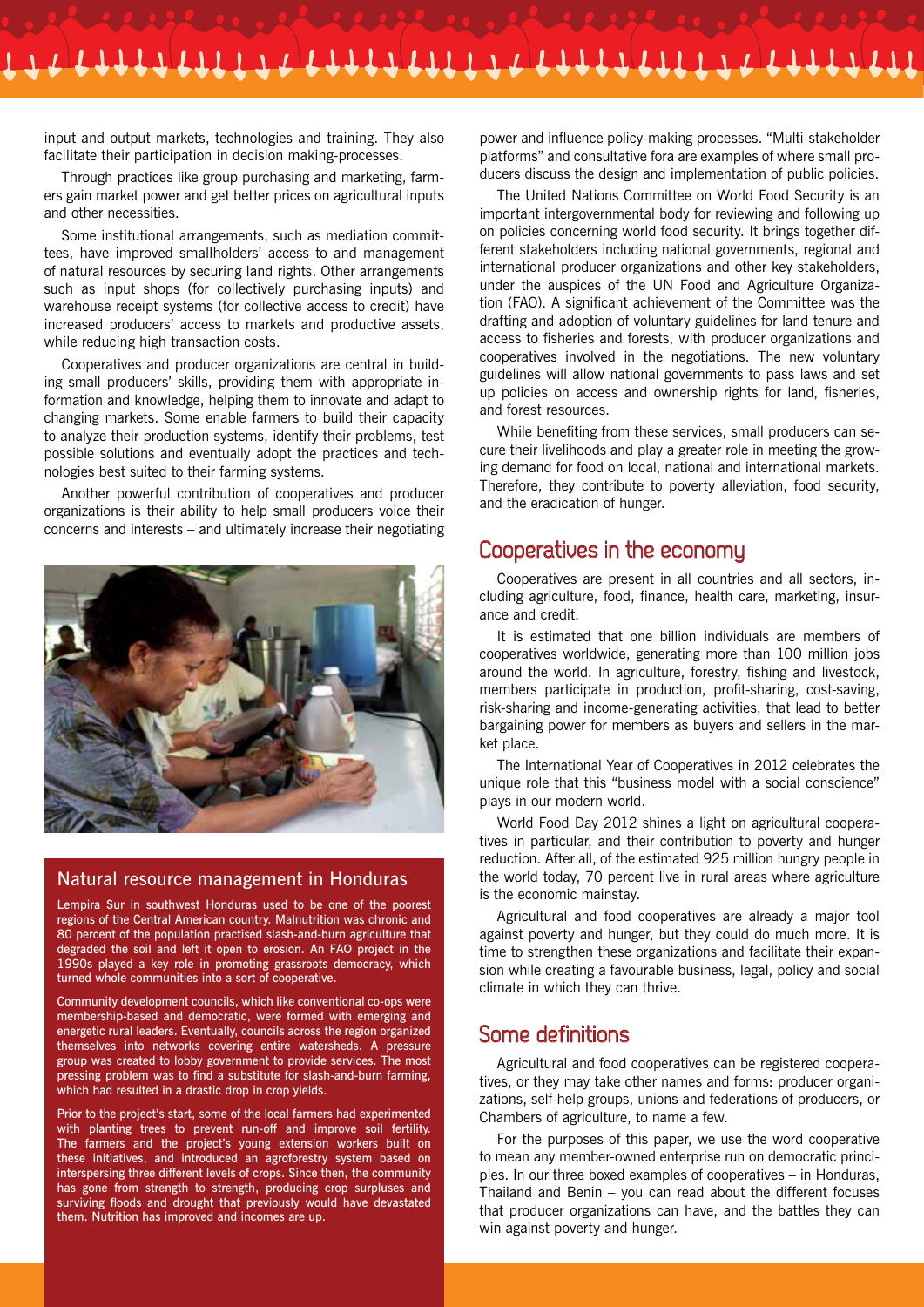

#### Success factors: forging alliances

Forging relationships with other economic actors is important – not only to access markets, but also to gain bargaining power and negotiate fairer commercial conditions. A group of producers may decide to look for allies with management or marketing experience. In the Thai example (See box Contract farming model a big winner in Thailand), Swift Co. Ltd. acts as the business partner, providing marketing, management and financial expertise

#### Contract farming a big winner in Thailand

Small farmers in Thailand used to have no direct access to markets and had to depend on middlemen. Individual farmers had trouble growing the quantity and assortment of vegetables that wholesalers preferred to purchase in one lot. Produce spoiled due to poor storage and transport.

In 1986, a company called Swift Co. Ltd. began contracting farmers' groups to grow predetermined types and quantities of fruit and vegetables. Swift set out to remove other middlemen by guaranteeing a fair fixed price to farmers for each type of produce, to be renegotiated annually. Collection stations were built in the middle of each growing area so that the needed variety of produce could be assembled every day. Weighing and grading are carried out transparently in the presence of the farmers. Refrigerated trucks reduce losses.

Groups are run on democratic principles: one member – one vote. Each group elects a management committee that serves for two years. Members participate in all discussions with Swift Co. Ltd., and can vote freely on all issues. Everyone contributes one percent of his or her income for group funding. Although groups can opt out after an initial three-year contract, no farmers' group ever has.

that smallholder farmers typically do not possess.

The search for partners can also be done between similar groups of producers, forming larger farmers' groups or federations and unions. In Ethiopia, coffee farmers joined the Oromia Coffee Farmers Cooperative Union, which has helped members achieve better quality production and operations through technical education and improved management. In the search for strength, individual cooperatives form unions and federations of cooperatives that supply services to members and lobby governments to make sure that policies reflect their views. Cooperatives need governments, and governments need cooperatives.

While government regulation is important, it is equally important that cooperatives have the autonomy to govern and manage themselves – by formulating their own by-laws, for example.

#### Strengthening capacities

Cooperative members can benefit from training and skills development, but not only in technical areas such as sustainable agriculture production techniques and technologies. Cooperative members and managers (women and men) also need to build their "soft" skills in areas like leadership and entrepreneurship, negotiation and self confidence, business development, policy development and advocacy.

The success of a cooperative depends in large part on the way it is governed and managed. Given the specific nature of these social enterprises, managers need specially adapted business training that takes into account the core values and principles particular to cooperatives. Universities and business schools can play a role in this regard. In Costa Rica, Cenecoop worked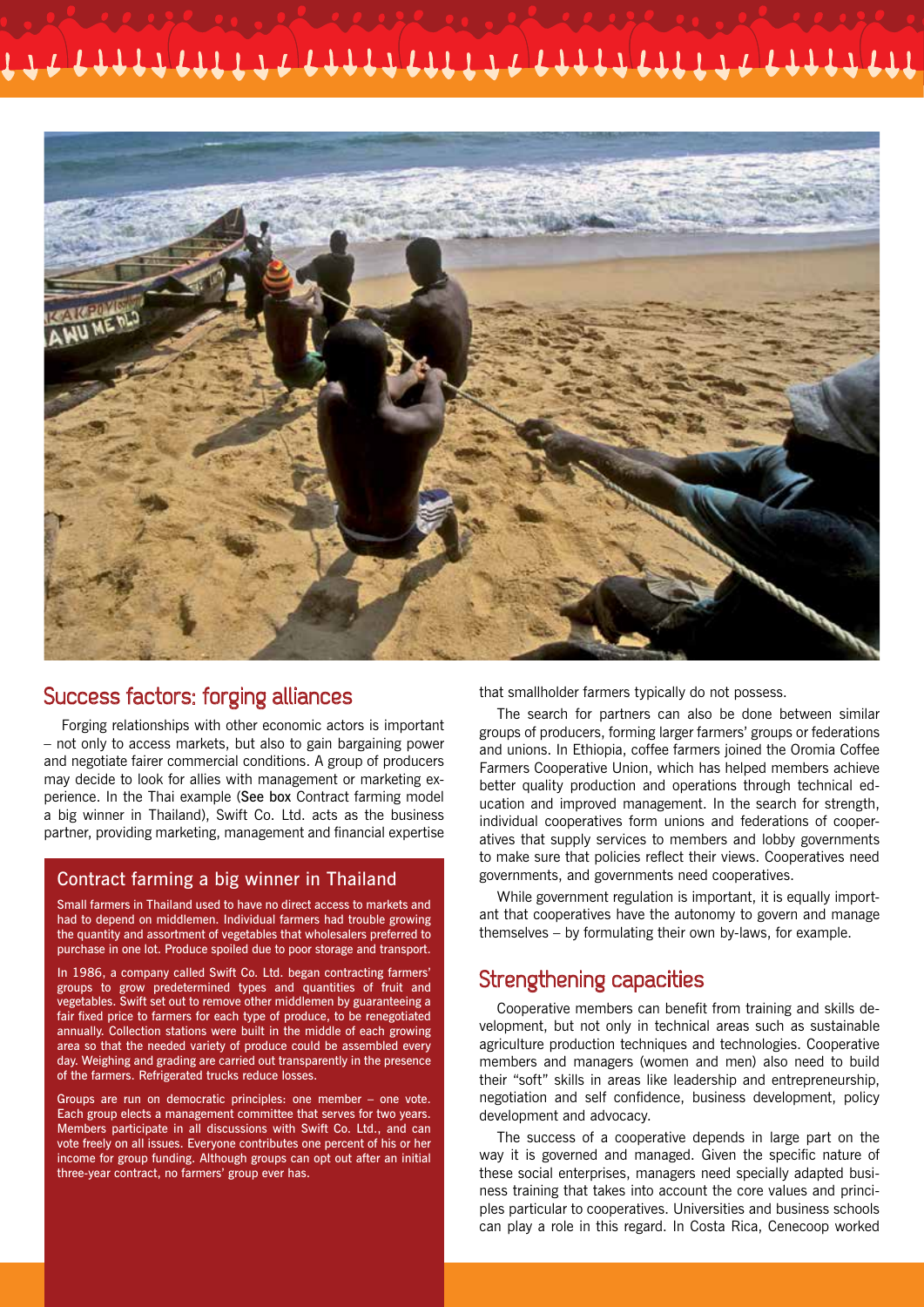with the Ministry of education to bring cooperative education into secondary schools through e-learning. In the United States, the Babson-Equal Exchange Curriculum on Cooperatives offers advanced education on the management and operation of cooperatives. The curriculum is free online for use by business schools worldwide.

#### A new social contract

In both developed and developing countries, there are examples of innovative producer organizations and cooperatives that have proven successful in helping small producers overcome different constraints. However, they too often remain limited in scale and scope. The main challenge is to build on these success stories, in order to achieve sustainable rural and agricultural development. For this, relevant stakeholders need to come together, with clear roles and responsibilities, to define the enabling environment where producer organizations can develop.

National governments, development agencies, non-governmental and inter-governmental organizations, and research and academic institutions all have a role to play in supporting the development of strong, efficient and equitable cooperatives and producer organizations.

Governments can provide favourable policies, transparent laws and regulations that are based on consultation with the producers. They can also provide the right business environment, and consultative fora. They can also support with the scaling up of successful and innovative cooperative models.

The donor community and NGOs can assist existing cooperatives, rather than create new organizations. Interestingly, experience has shown that it is better to support existing cooperatives than to create new organizations that may lack grassroots commitment. [See box Nomadic herders mobilize in Benin]

Research institutions can improve understanding of cooperatives and assess their impact – by systematically documenting their activity and successes, and by collecting and analyzing quantitative and qualitative data. The impact of cooperatives on employment generation, poverty alleviation and, ultimately, food security will be more clearly recognized as better-quality data becomes available.

Arguably the most important need is a favourable environment in which cooperatives can form, develop, thrive and compete with mainstream business enterprises.

#### The human spark

What is a cooperative? It starts when a group of people believe in themselves and get organized. From that spark a fire starts. We see from the examples in this paper that even poor communities can make progress when people band together. On World Food Day 2012, let us resolve to give cooperatives a helping hand, enabling them to overcome constraints and play their full role in the drive to end hunger and poverty. World Food Day and the International Year of Cooperatives are bringing new understanding and attention to cooperatives. Now let's not let the fire go out.

#### Nomadic herders mobilize in Benin

The nomads of West Africa move with their herds in search of pasture, a lifestyle that leaves them with poor education and insufficient access to markets, veterinary services and medicines. Until recently, they have had little influence on government policy.

In Benin things began to change in 1976 when herders stopped selling animals through traditional traders and formed self-managed livestock markets. Rather than shunning the traders, the groups kept them as a type of notary so that when cattle changed hands the transactions were indisputable. Sales increased and herders' incomes rose. Encouraged by this success, herders formed larger and larger networks. In 2001, all of Benin's traditional herding communities formed the proto-cooperative Borgou-Alibori Departmental Union of Professional Ruminant Herders' Organizations, or UDOPER. As groups tried to deliver better services to members, a French farmers' NGO arrived with technical and organizational assistance.

The impact has been impressive. The herders' union convinced the state to recognize its duty to protect livestock against major diseases. Cattle vaccination became mandatory and simultaneous: almost half a million animals were vaccinated in June 2007 alone. Pharmacies, nurseries and fodder banks have been set up. Between 2004 and 2007, union officials mediated amicable settlements in 53 conflicts, mainly over damage by animals to farmers' fields and thefts of livestock. Cooperation has clearly turned the herders of Benin into a force to be reckoned with.

![](_page_5_Picture_15.jpeg)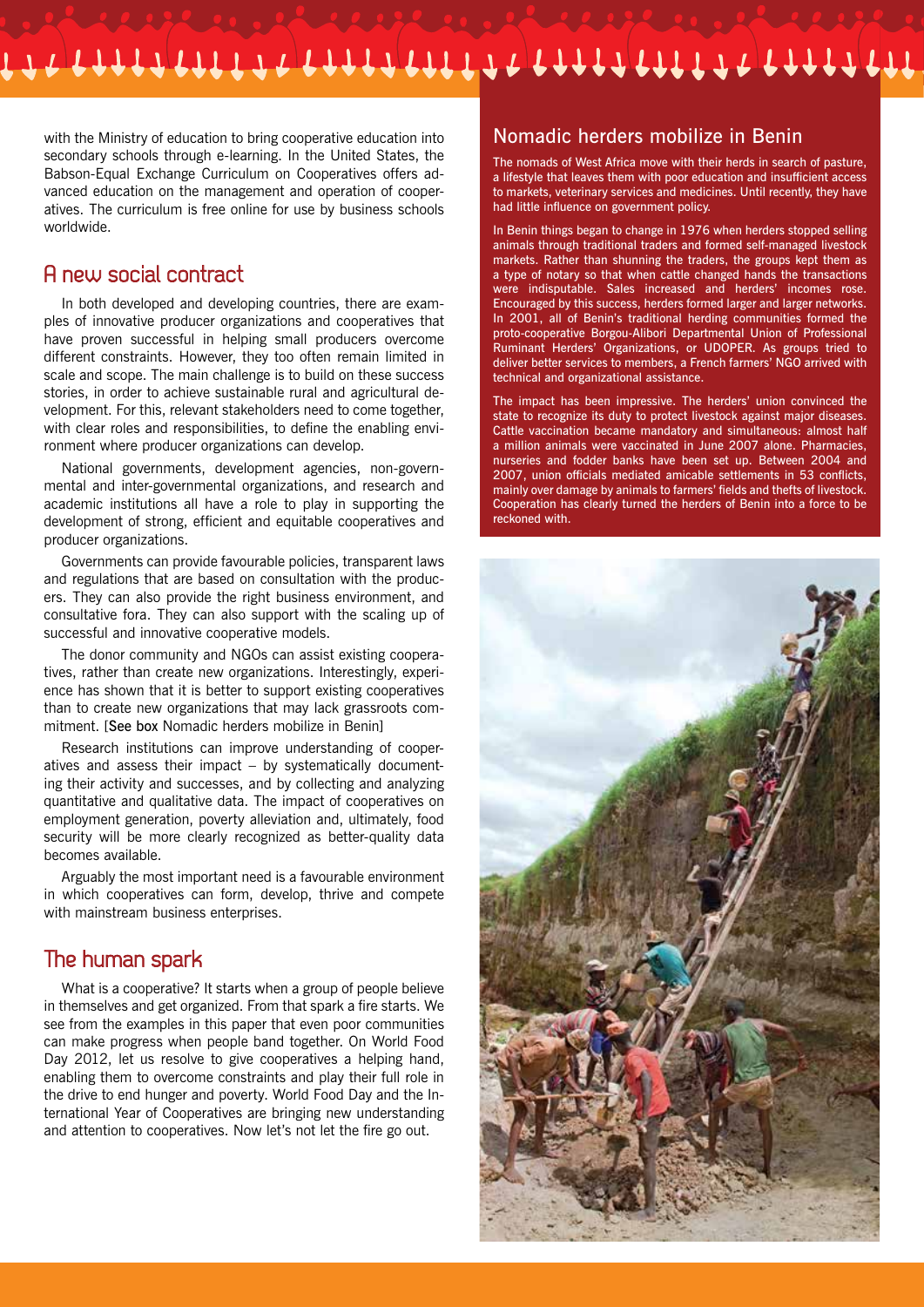![](_page_6_Picture_0.jpeg)

![](_page_6_Picture_1.jpeg)

![](_page_6_Picture_2.jpeg)

#### Co-ops in numbers

- • Cooperatives across all sectors provide over 100 million jobs around the world, 20 percent more than multinational enterprises. These include coop members, plus workers in businesses that provide goods and services to co-ops.
- An estimated 1 billion people worldwide are members of cooperatives.
- In 2008, the top 300 cooperatives were responsible for an aggregate turnover of US\$1.1 trillion. This is the size of the world's tenth largest economy, Canada, and nearly the size of the economy of Spain.
- In Kenya, cooperatives have the following market shares: 70 percent of coffee, 76 percent of dairy, 90 percent of pyrethrum and 95 percent of cotton.
- In the United States, dairy cooperatives control about 80 percent of dairy production, while in California most of the specialty crop producers are organized in cooperatives.
- In Colombia, the National Federation of Coffee Growers provides production and marketing services to 500 000 coffee growers. It contributes to the National Coffee Fund, which finances research and extension for coffee-growing communities.
- In 2005, the Indian Dairy Cooperatives, with 12.3 million members, accounted for 22 percent of the milk produced in India. Sixty percent of members are landless or have very small plots of land. Women make up 25 percent of the membership.
- In Brazil, cooperatives are responsible for 40 percent of the agricultural GDP and 6 percent of total agribusiness exports.
- In many countries, cooperatives are primarily agricultural. In Viet Nam, 44 percent of all active cooperatives work in the agriculture sector. In India, more than 50 percent of all cooperatives serve as primary agricultural credit societies or provide marketing, warehousing and other services to their producer members.
- In Kenya, 924 000 farmers earn income from membership in agricultural cooperatives, in Ethiopia about 900 000, and in Egypt about 4 million.

![](_page_6_Picture_14.jpeg)